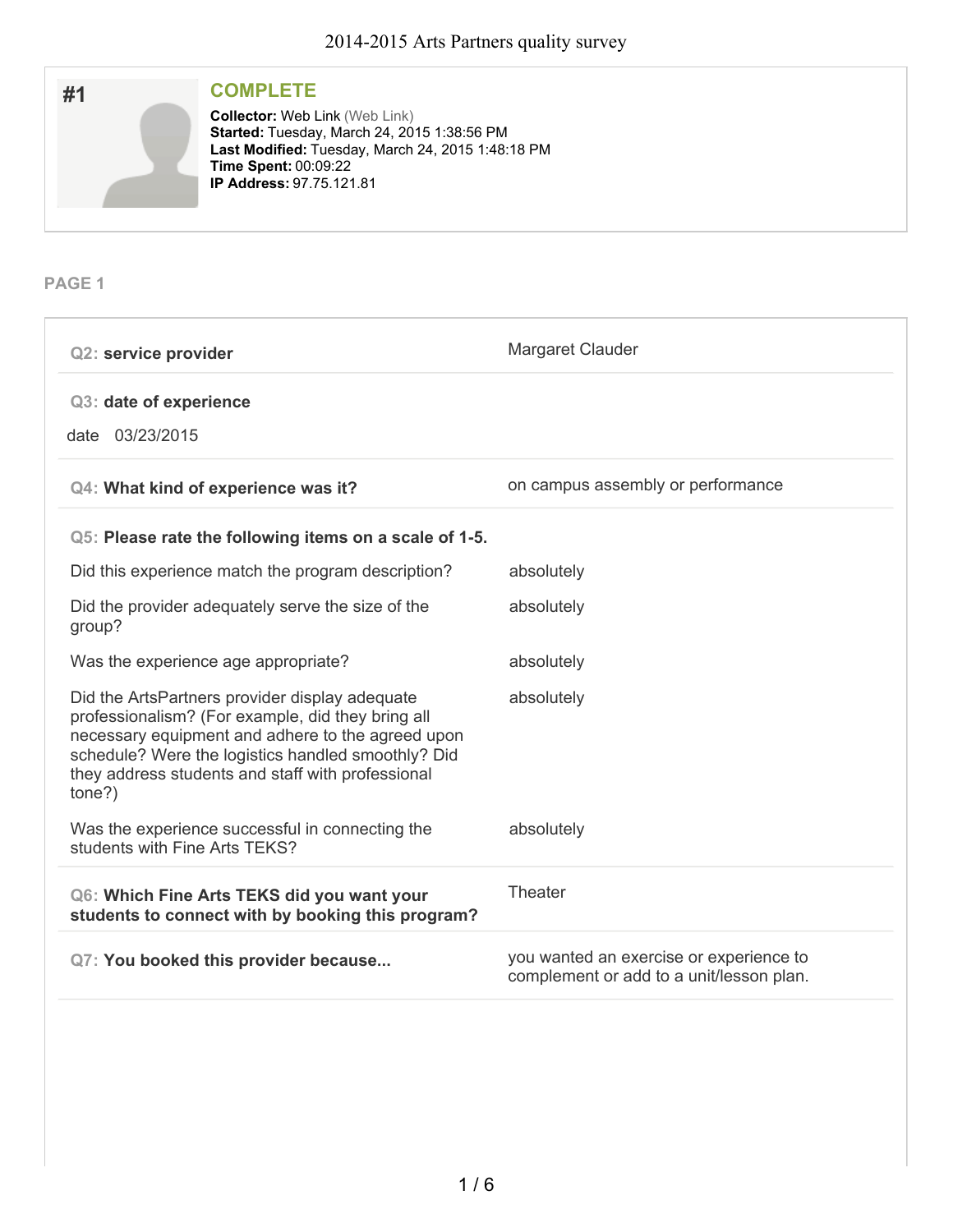### **Q8: Did the ArtsPartners experience provide students any of the following? Please rate on a scale of 1-5.**

| Provide a climate that supports learning- managing the<br>experience in a way that is consistent with focused<br>and productive work, using physical space in a way<br>that is conducive to learning, creating a climate of<br>mutual respect between instructor and students.          | absolutely |
|-----------------------------------------------------------------------------------------------------------------------------------------------------------------------------------------------------------------------------------------------------------------------------------------|------------|
| Engagement and investment in learning- sharing and<br>responding to clear expectations, presenting and<br>engaging tasks relevant to students of different<br>learning styles, providing clear entry points to content,<br>inspiring hard work and trying new things                    | absolutely |
| Class dialogue and sharing- ensure that student<br>contributions are integral to experience, clarify and<br>develop ideas and questions, construct explanations<br>using evidence and examples, share, critique, and<br>discuss ideas and works                                         | absolutely |
| Skills, techniques, and knowledge of the discipline-<br>modeling and demonstrating skills and techniques<br>within the content area, focus on ideas and concepts<br>within the discipline, applying and extending familiar<br>practices and concepts for retention and<br>understanding | absolutely |
| Creative choices- letting students use imagination to<br>express themselves and their unique interests and<br>experiences, anchoring choices in focused inquiry and<br>exploration of content                                                                                           | absolutely |
| Expectations, assessment, and recognition-facilitating<br>respectful response and reflection about the<br>experience for the day, providing students with<br>opportunity to revise ideas and works, providing<br>students with opportunities to self-assess                             | absolutely |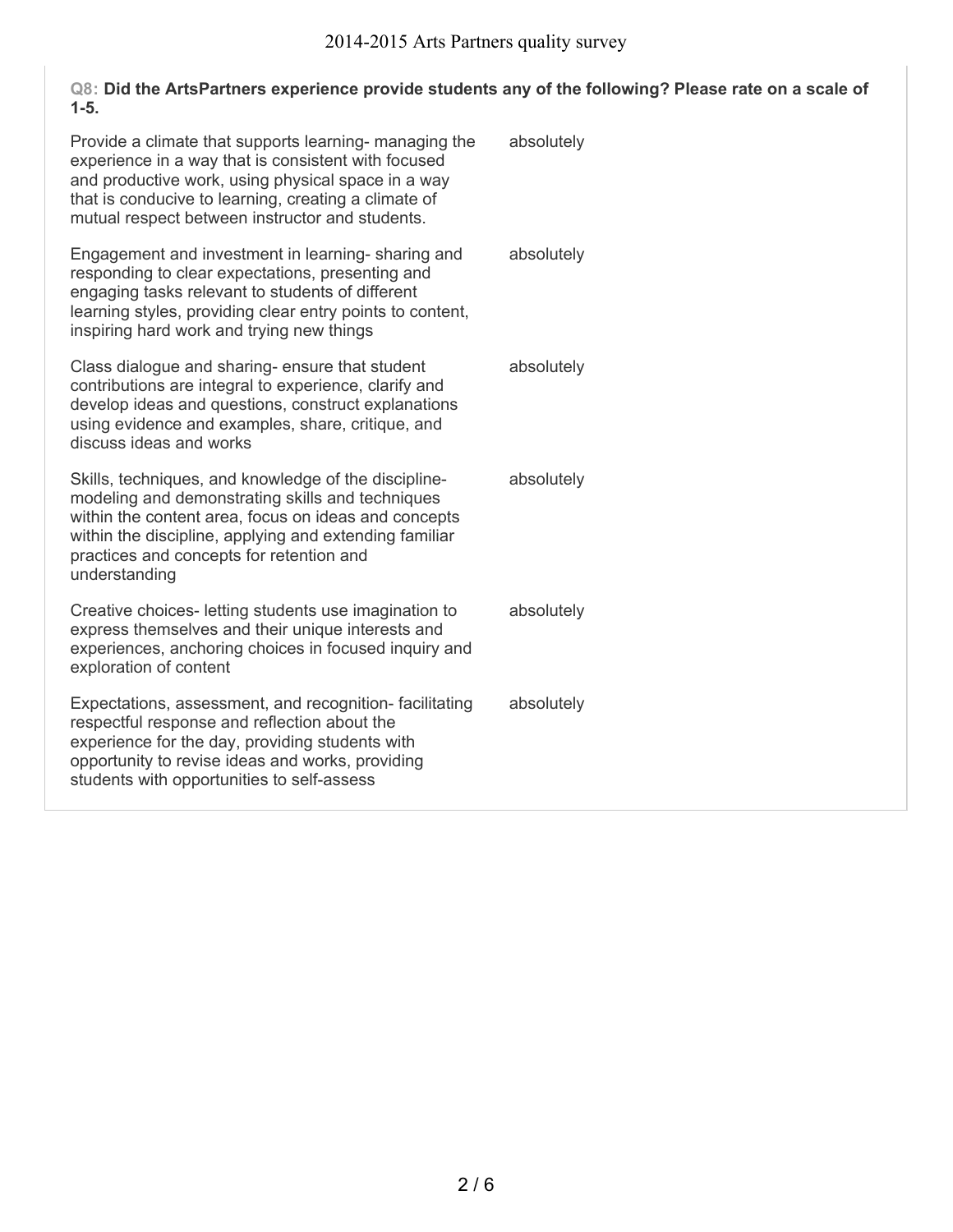

**PAGE 1**

| Margaret Clauder                                                                    |
|-------------------------------------------------------------------------------------|
|                                                                                     |
| on campus assembly or performance                                                   |
|                                                                                     |
| absolutely                                                                          |
| absolutely                                                                          |
| absolutely                                                                          |
| absolutely                                                                          |
| absolutely                                                                          |
| Theater                                                                             |
| you wanted an exercise or experience to<br>complement or add to a unit/lesson plan. |
|                                                                                     |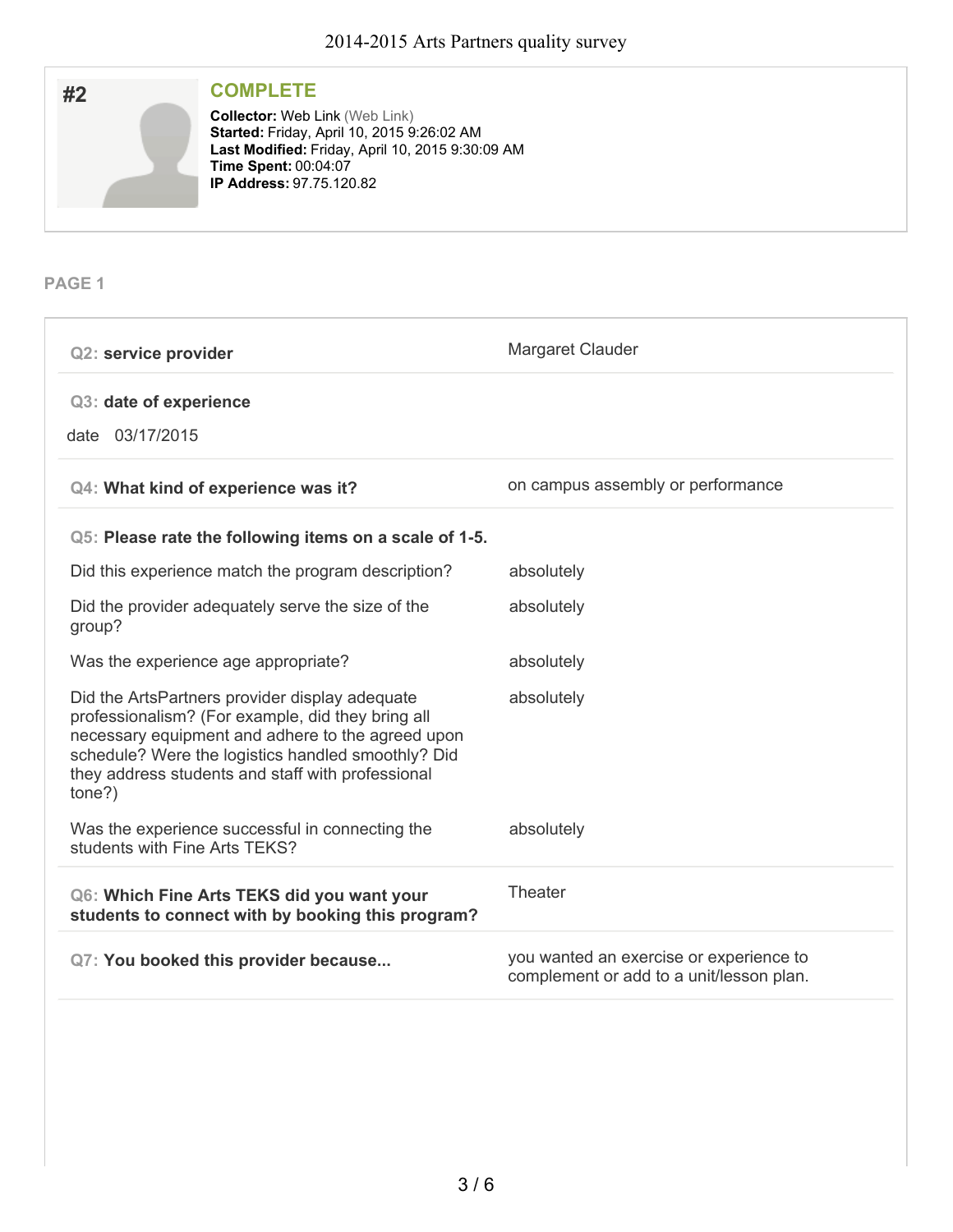### **Q8: Did the ArtsPartners experience provide students any of the following? Please rate on a scale of 1-5.**

| Provide a climate that supports learning- managing the<br>experience in a way that is consistent with focused<br>and productive work, using physical space in a way<br>that is conducive to learning, creating a climate of<br>mutual respect between instructor and students.          | absolutely |
|-----------------------------------------------------------------------------------------------------------------------------------------------------------------------------------------------------------------------------------------------------------------------------------------|------------|
| Engagement and investment in learning- sharing and<br>responding to clear expectations, presenting and<br>engaging tasks relevant to students of different<br>learning styles, providing clear entry points to content,<br>inspiring hard work and trying new things                    | absolutely |
| Class dialogue and sharing- ensure that student<br>contributions are integral to experience, clarify and<br>develop ideas and questions, construct explanations<br>using evidence and examples, share, critique, and<br>discuss ideas and works                                         | absolutely |
| Skills, techniques, and knowledge of the discipline-<br>modeling and demonstrating skills and techniques<br>within the content area, focus on ideas and concepts<br>within the discipline, applying and extending familiar<br>practices and concepts for retention and<br>understanding | absolutely |
| Creative choices- letting students use imagination to<br>express themselves and their unique interests and<br>experiences, anchoring choices in focused inquiry and<br>exploration of content                                                                                           | absolutely |
| Expectations, assessment, and recognition-facilitating<br>respectful response and reflection about the<br>experience for the day, providing students with<br>opportunity to revise ideas and works, providing<br>students with opportunities to self-assess                             | absolutely |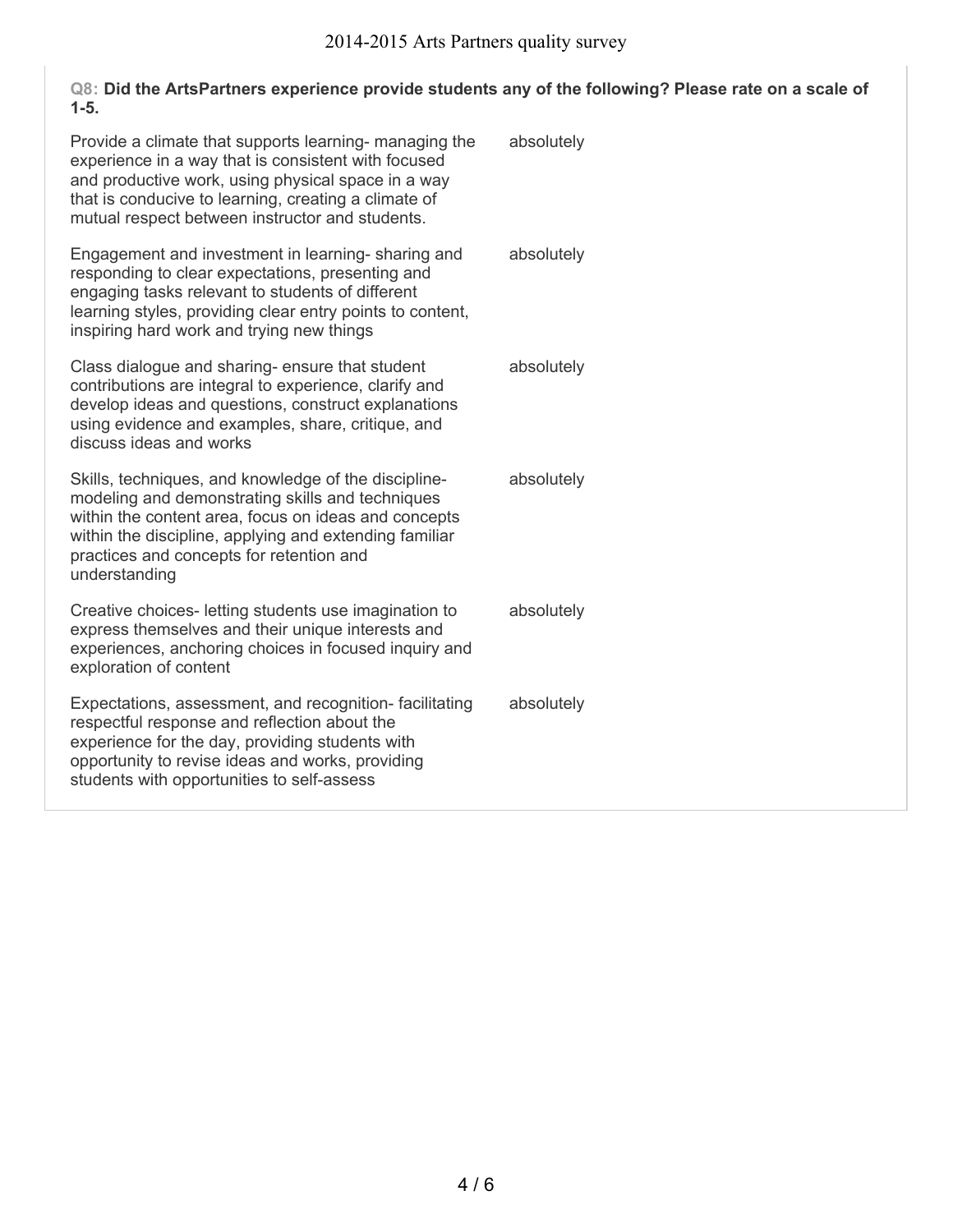

## **COMPLETE**

Collector: Web Link (Web Link) **Started:** Tuesday, June 02, 2015 3:17:38 PM **Last Modified:** Tuesday, June 02, 2015 3:30:28 PM **Time Spent:** 00:12:49 **IP Address:** 97.75.121.198

**PAGE 1**

| <b>Q2: service provider</b>                                                                                                                                                                                                                                                   | Margaret Clauder                                                                                     |
|-------------------------------------------------------------------------------------------------------------------------------------------------------------------------------------------------------------------------------------------------------------------------------|------------------------------------------------------------------------------------------------------|
| Q3: date of experience<br>date 04/07/2015                                                                                                                                                                                                                                     |                                                                                                      |
| Q4: What kind of experience was it?                                                                                                                                                                                                                                           | field trip                                                                                           |
| Q5: Please rate the following items on a scale of 1-5.                                                                                                                                                                                                                        |                                                                                                      |
| Did this experience match the program description?<br>Comment:                                                                                                                                                                                                                | absolutely<br>All the program was abaout wheather and<br>topics related to it                        |
| Did the provider adequately serve the size of the<br>group?                                                                                                                                                                                                                   | absolutely                                                                                           |
| Comment:                                                                                                                                                                                                                                                                      | yes, she werved a two groups, one with 70<br>students and the other with 30                          |
| Was the experience age appropriate?<br>Comment:                                                                                                                                                                                                                               | absolutely<br>yes it was apropriate and related to the<br>topic the students were learning in class. |
| Did the ArtsPartners provider display adequate<br>professionalism? (For example, did they bring all<br>necessary equipment and adhere to the agreed upon<br>schedule? Were the logistics handled smoothly? Did<br>they address students and staff with professional<br>tone?) | absolutely                                                                                           |
| Comment:                                                                                                                                                                                                                                                                      | She was very polite witht the students and<br>staf                                                   |
| Was the experience successful in connecting the<br>students with Fine Arts TEKS?                                                                                                                                                                                              | absolutely                                                                                           |
| Comment:                                                                                                                                                                                                                                                                      | It ywas related to Science TEAK                                                                      |
| Q6: Which Fine Arts TEKS did you want your<br>students to connect with by booking this program?                                                                                                                                                                               | No specific TEKS in mind                                                                             |